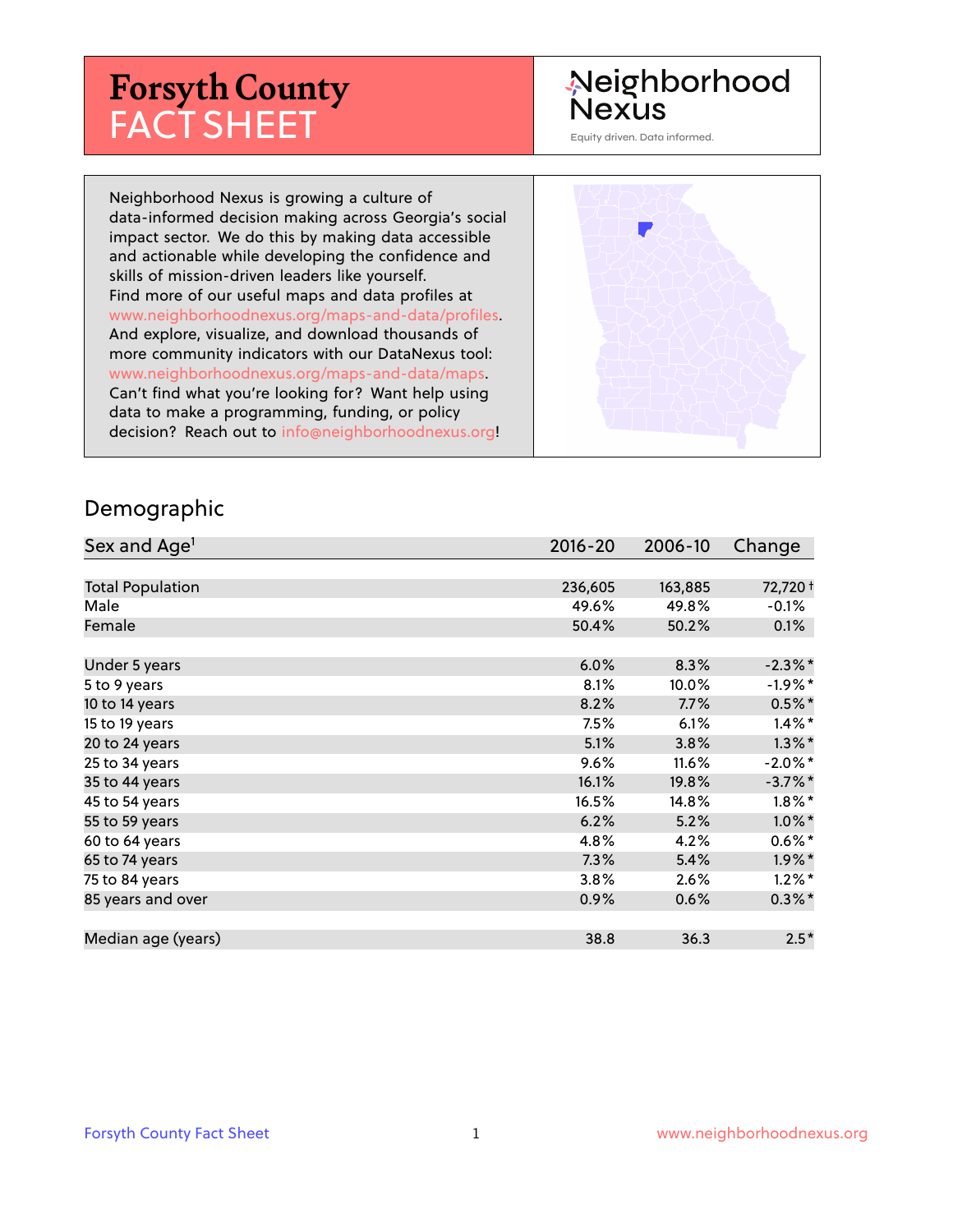## Demographic, continued...

| Race <sup>2</sup>                                   | $2016 - 20$ | 2006-10 | Change      |
|-----------------------------------------------------|-------------|---------|-------------|
| <b>Total population</b>                             | 236,605     | 163,885 | 72,720 +    |
| One race                                            | 95.9%       | 98.9%   | $-3.0\%$ *  |
| White                                               | 75.6%       | 88.1%   | $-12.5%$ *  |
| <b>Black or African American</b>                    | 3.6%        | 2.6%    | $1.0\%$ *   |
| American Indian and Alaska Native                   | 0.3%        | 0.2%    | 0.1%        |
| Asian                                               | 14.3%       | 5.5%    | 8.9%*       |
| Native Hawaiian and Other Pacific Islander          | 0.0%        | 0.0%    | $-0.0%$     |
| Some other race                                     | 2.0%        | 2.5%    | $-0.5%$     |
| Two or more races                                   | 4.1%        | 1.1%    | $3.0\%$ *   |
| Race alone or in combination with other race(s) $3$ | $2016 - 20$ | 2006-10 | Change      |
| Total population                                    | 236,605     | 163,885 | 72,720 +    |
| White                                               | 79.2%       | 89.1%   | $-9.9%$ *   |
| <b>Black or African American</b>                    | 4.8%        | 2.9%    | $1.9\%$ *   |
| American Indian and Alaska Native                   | 0.7%        | 0.6%    | $0.1\%$ *   |
| Asian                                               | 15.7%       | 5.9%    | $9.8\%$ *   |
| Native Hawaiian and Other Pacific Islander          | 0.1%        | 0.1%    | 0.0%        |
| Some other race                                     | 3.8%        | 2.7%    | $1.1\%$ *   |
| Hispanic or Latino and Race <sup>4</sup>            | $2016 - 20$ | 2006-10 | Change      |
| <b>Total population</b>                             | 236,605     | 163,885 | 72,720 +    |
| Hispanic or Latino (of any race)                    | 9.4%        | 8.9%    | $0.6%$ +    |
| Not Hispanic or Latino                              | 90.6%       | 91.1%   | $-0.6%$ †   |
| White alone                                         | 69.7%       | 82.0%   | $-12.2%$    |
| Black or African American alone                     | 3.4%        | 2.5%    | $0.9\%$ *   |
| American Indian and Alaska Native alone             | 0.2%        | 0.2%    | 0.0%        |
| Asian alone                                         | 14.2%       | 5.4%    | $8.8\%$ *   |
| Native Hawaiian and Other Pacific Islander alone    | 0.0%        | 0.0%    | $-0.0%$     |
| Some other race alone                               | 0.3%        | 0.1%    | $0.2\% *$   |
| Two or more races                                   | 2.7%        | 1.0%    | $1.8\%$ *   |
| U.S. Citizenship Status <sup>5</sup>                | $2016 - 20$ | 2006-10 | Change      |
| Foreign-born population                             | 43,328      | 20,959  | 22,369*     |
| Naturalized U.S. citizen                            | 45.3%       | 34.7%   | 10.6%*      |
| Not a U.S. citizen                                  | 54.7%       | 65.3%   | $-10.6\%$ * |
| Citizen, Voting Age Population <sup>6</sup>         | $2016 - 20$ | 2006-10 | Change      |
|                                                     |             |         |             |
| Citizen, 18 and over population                     | 150,514     | 102,324 | 48,190*     |
| Male                                                | 48.6%       | 48.6%   | 0.1%        |
| Female                                              | 51.4%       | 51.4%   | $-0.1%$     |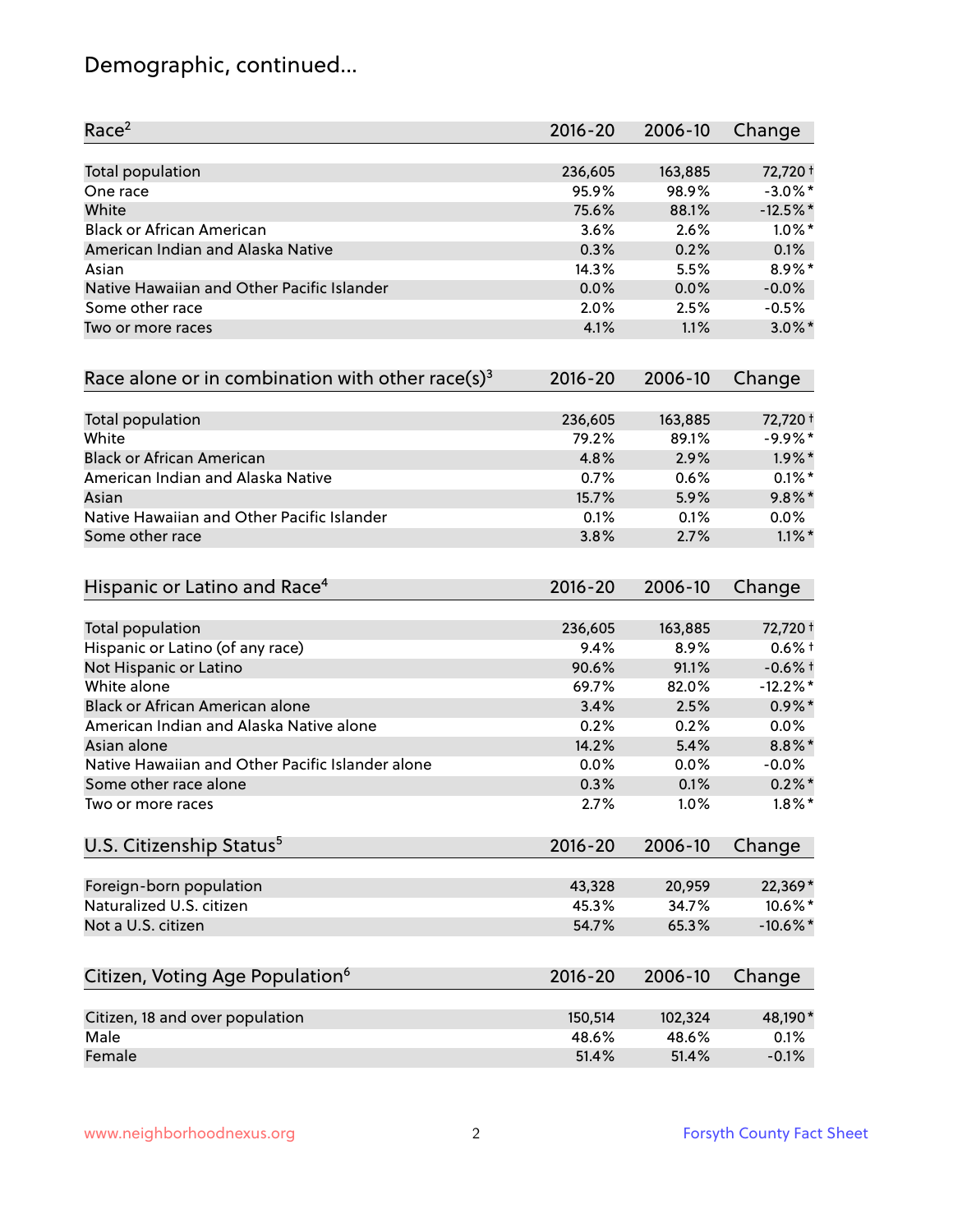#### Economic

| Income <sup>7</sup>                                 | $2016 - 20$ | 2006-10 | Change     |
|-----------------------------------------------------|-------------|---------|------------|
|                                                     |             |         |            |
| All households                                      | 80,319      | 55,380  | 24,939*    |
| Less than \$10,000                                  | 2.5%        | 3.0%    | $-0.5%$    |
| \$10,000 to \$14,999                                | 1.4%        | 2.3%    | $-0.9\%$ * |
| \$15,000 to \$24,999                                | 3.7%        | 4.8%    | $-1.2\%$ * |
| \$25,000 to \$34,999                                | 4.0%        | 5.5%    | $-1.4\%$ * |
| \$35,000 to \$49,999                                | 7.7%        | 10.2%   | $-2.6\%$ * |
| \$50,000 to \$74,999                                | 12.0%       | 16.5%   | $-4.4\%$ * |
| \$75,000 to \$99,999                                | 11.5%       | 16.0%   | $-4.5%$ *  |
| \$100,000 to \$149,999                              | 22.2%       | 22.0%   | 0.1%       |
| \$150,000 to \$199,999                              | 14.8%       | 10.6%   | $4.2\%$ *  |
| \$200,000 or more                                   | 20.2%       | 9.0%    | $11.2\%$ * |
| Median household income (dollars)                   | 112,834     | 87,605  | 25,229*    |
| Mean household income (dollars)                     | 135,597     | 103,480 | 32,118*    |
| With earnings                                       | 87.0%       | 88.3%   | $-1.2\%$ * |
| Mean earnings (dollars)                             | 136,847     | 103,155 | 33,692*    |
| <b>With Social Security</b>                         | 23.5%       | 18.5%   | $5.0\%$ *  |
| Mean Social Security income (dollars)               | 23,825      | 17,462  | $6,363*$   |
| With retirement income                              | 17.1%       | 14.3%   | $2.8\%$ *  |
| Mean retirement income (dollars)                    | 29,867      | 27,717  | 2,150      |
| With Supplemental Security Income                   | $2.3\%$     | 1.4%    | $0.8\%$ *  |
| Mean Supplemental Security Income (dollars)         | 12,122      | 8,071   | 4,051*     |
| With cash public assistance income                  | 0.8%        | 0.9%    | $-0.1%$    |
| Mean cash public assistance income (dollars)        | 2,243       | 3,426   | $-1,184$   |
| With Food Stamp/SNAP benefits in the past 12 months | 3.3%        | 2.9%    | 0.3%       |
|                                                     |             |         |            |
| Families                                            | 65,025      | 44,368  | 20,657*    |
| Less than \$10,000                                  | 1.5%        | 2.6%    | $-1.1\%$ * |
| \$10,000 to \$14,999                                | 1.1%        | 1.1%    | $-0.0%$    |
| \$15,000 to \$24,999                                | 2.2%        | 3.3%    | $-1.2\%$ * |
| \$25,000 to \$34,999                                | 3.1%        | 4.6%    | $-1.5%$ *  |
| \$35,000 to \$49,999                                | 5.8%        | 8.5%    | $-2.7\%$ * |
| \$50,000 to \$74,999                                | 11.3%       | 15.5%   | $-4.2%$ *  |
| \$75,000 to \$99,999                                | 11.1%       | 16.9%   | $-5.8\%$ * |
| \$100,000 to \$149,999                              | 24.3%       | 24.6%   | $-0.3%$    |
| \$150,000 to \$199,999                              | 16.5%       | 12.4%   | 4.1%*      |
| \$200,000 or more                                   | 23.2%       | 10.6%   | 12.6%*     |
| Median family income (dollars)                      | 125,609     | 96,501  | 29,108*    |
| Mean family income (dollars)                        | 147,090     | 113,222 | 33,869*    |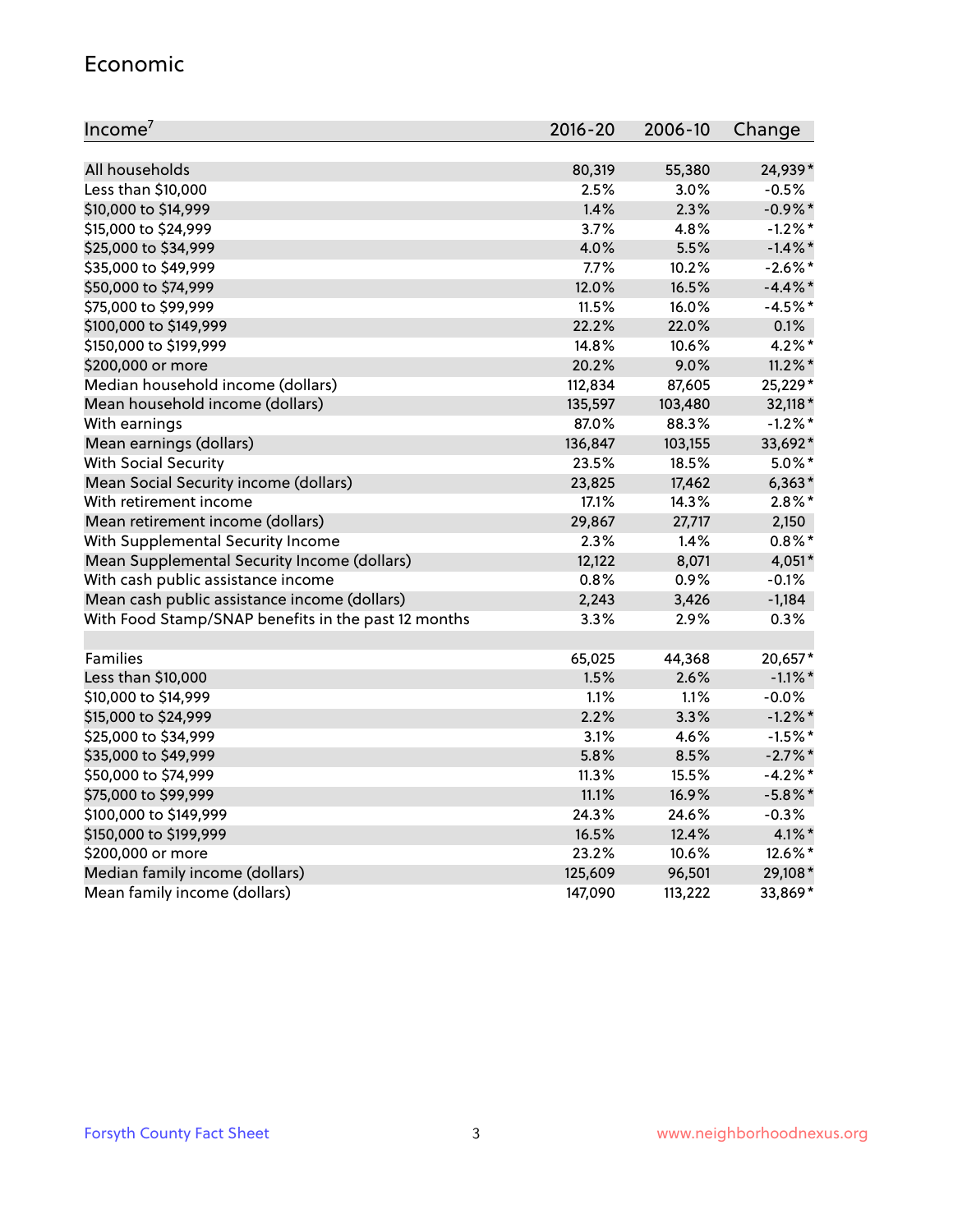### Economic, continued...

| Income, continued <sup>8</sup>                           | 2016-20 | 2006-10 | Change     |
|----------------------------------------------------------|---------|---------|------------|
|                                                          |         |         |            |
| Nonfamily households                                     | 15,294  | 11,012  | $4,282*$   |
| Median nonfamily income (dollars)                        | 57,263  | 46,920  | $10,343*$  |
| Mean nonfamily income (dollars)                          | 80,501  | 60,339  | 20,162*    |
|                                                          |         |         |            |
| Median earnings for workers (dollars)                    | 53,282  | 42,317  | 10,965*    |
| Median earnings for male full-time, year-round workers   | 93,621  | 72,030  | 21,591*    |
| (dollars)                                                |         |         |            |
| Median earnings for female full-time, year-round workers | 60,053  | 46,310  | 13,743*    |
| (dollars)                                                |         |         |            |
|                                                          |         |         |            |
| Per capita income (dollars)                              | 46,470  | 35,385  | 11,085*    |
|                                                          |         |         |            |
| Families and People Below Poverty Level <sup>9</sup>     | 2016-20 | 2006-10 | Change     |
|                                                          |         |         |            |
| <b>All families</b>                                      | 3.8%    | 4.5%    | $-0.8%$    |
| With related children under 18 years                     | 4.8%    | 6.2%    | $-1.4%$    |
| With related children under 5 years only                 | 3.2%    | 6.3%    | $-3.1%$    |
| Married couple families                                  | 2.4%    | 2.6%    | $-0.3%$    |
| With related children under 18 years                     | 2.4%    | 3.3%    | $-0.9%$    |
| With related children under 5 years only                 | 0.8%    | 2.5%    | $-1.7%$    |
| Families with female householder, no husband present     | 17.4%   | 19.5%   | $-2.1%$    |
| With related children under 18 years                     | 23.8%   | 25.8%   | $-2.0%$    |
| With related children under 5 years only                 | 25.5%   | 60.9%   | $-35.4%$   |
|                                                          |         |         |            |
| All people                                               | 5.2%    | 6.0%    | $-0.8%$    |
| Under 18 years                                           | 6.4%    | 7.0%    | $-0.6%$    |
| Related children under 18 years                          | 6.1%    | 6.7%    | $-0.6%$    |
| Related children under 5 years                           | 8.6%    | 8.2%    | 0.4%       |
| Related children 5 to 17 years                           | 5.4%    | 6.1%    | $-0.8%$    |
| 18 years and over                                        | 4.8%    | 5.6%    | $-0.8\%$ * |
| 18 to 64 years                                           | 4.7%    | 5.7%    | $-1.1\%$ * |
| 65 years and over                                        | 5.6%    | 4.9%    | 0.7%       |
| People in families                                       | 3.9%    | 4.8%    | $-0.9%$    |
| Unrelated individuals 15 years and over                  | 17.4%   | 16.7%   | 0.8%       |
|                                                          |         |         |            |
| Non-Hispanic white people                                | 3.9%    | 4.3%    | $-0.4%$    |
| Black or African-American people                         | 5.3%    | 6.6%    | $-1.2%$    |
| Asian people                                             | 2.6%    | 3.9%    | $-1.3%$    |
| Hispanic or Latino people                                | 18.5%   | 22.8%   | $-4.3%$    |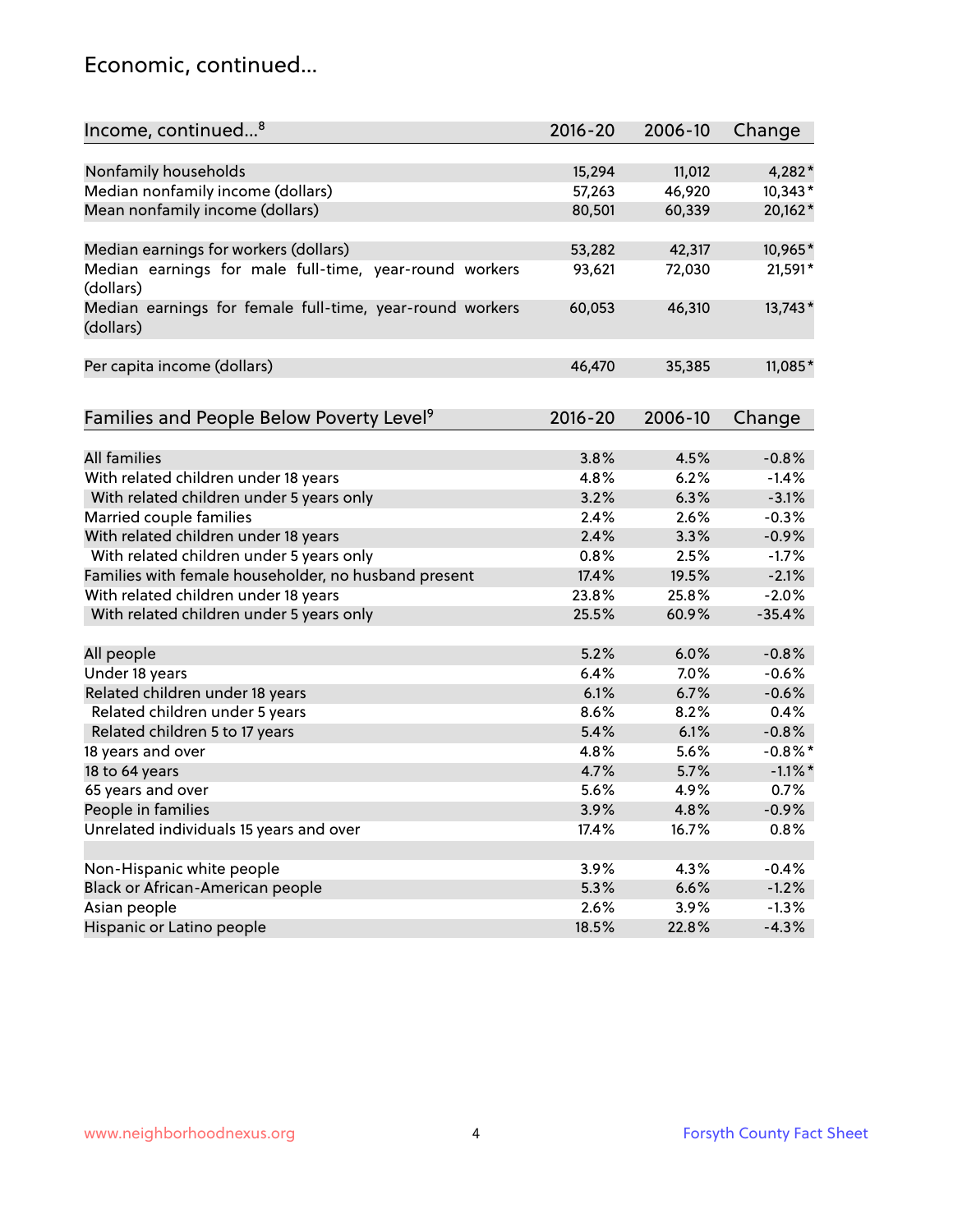## Employment

| Employment Status <sup>10</sup>                                                               | 2010        | 2020    | Change     |
|-----------------------------------------------------------------------------------------------|-------------|---------|------------|
| In Labor Force                                                                                | 120,904     | 88,343  | 88,343     |
| <b>Unemployment Rate</b>                                                                      | 4.6%        | 8.0%    | $-3.4%$    |
| Industry <sup>11</sup>                                                                        | $2016 - 20$ | 2006-10 | Change     |
| Civilian employed population 16 years and over                                                | 120,236     | 78,376  | 41,860*    |
| Agriculture, forestry, fishing and hunting, and mining                                        | 0.4%        | 0.5%    | $-0.1%$    |
| Construction                                                                                  | 6.1%        | 7.7%    | $-1.5%$ *  |
| Manufacturing                                                                                 | 9.5%        | 11.0%   | $-1.4\%$ * |
| Wholesale trade                                                                               | 3.1%        | 5.1%    | $-2.0\%$ * |
| Retail trade                                                                                  | 11.4%       | 11.1%   | 0.3%       |
| Transportation and warehousing, and utilities                                                 | 4.0%        | 4.1%    | $-0.1%$    |
| Information                                                                                   | 4.5%        | 4.9%    | $-0.4%$    |
| Finance and insurance, and real estate and rental and leasing                                 | 9.6%        | 10.3%   | $-0.6%$    |
| Professional, scientific, and management, and administrative<br>and waste management services | 20.1%       | 16.9%   | $3.2\%$ *  |
| Educational services, and health care and social assistance                                   | 17.1%       | 14.6%   | $2.5\%$ *  |
| Arts, entertainment, and recreation, and accommodation and<br>food services                   | 7.7%        | 6.7%    | $1.0\%$ *  |
| Other services, except public administration                                                  | 4.4%        | 5.0%    | $-0.6%$    |
| <b>Public administration</b>                                                                  | 1.9%        | 2.1%    | $-0.2%$    |
| Occupation <sup>12</sup>                                                                      | $2016 - 20$ | 2006-10 | Change     |
|                                                                                               |             |         |            |
| Civilian employed population 16 years and over                                                | 120,236     | 78,376  | 41,860*    |
| Management, business, science, and arts occupations                                           | 53.3%       | 45.6%   | $7.7\%$ *  |
| Service occupations                                                                           | 11.1%       | 12.5%   | $-1.4%$    |
| Sales and office occupations                                                                  | 22.9%       | 26.8%   | $-3.9%$ *  |
| Natural<br>construction,<br>and<br>maintenance<br>resources,<br>occupations                   | 5.5%        | 7.9%    | $-2.4\%$ * |
| Production, transportation, and material moving occupations                                   | 7.2%        | 7.3%    | $-0.1%$    |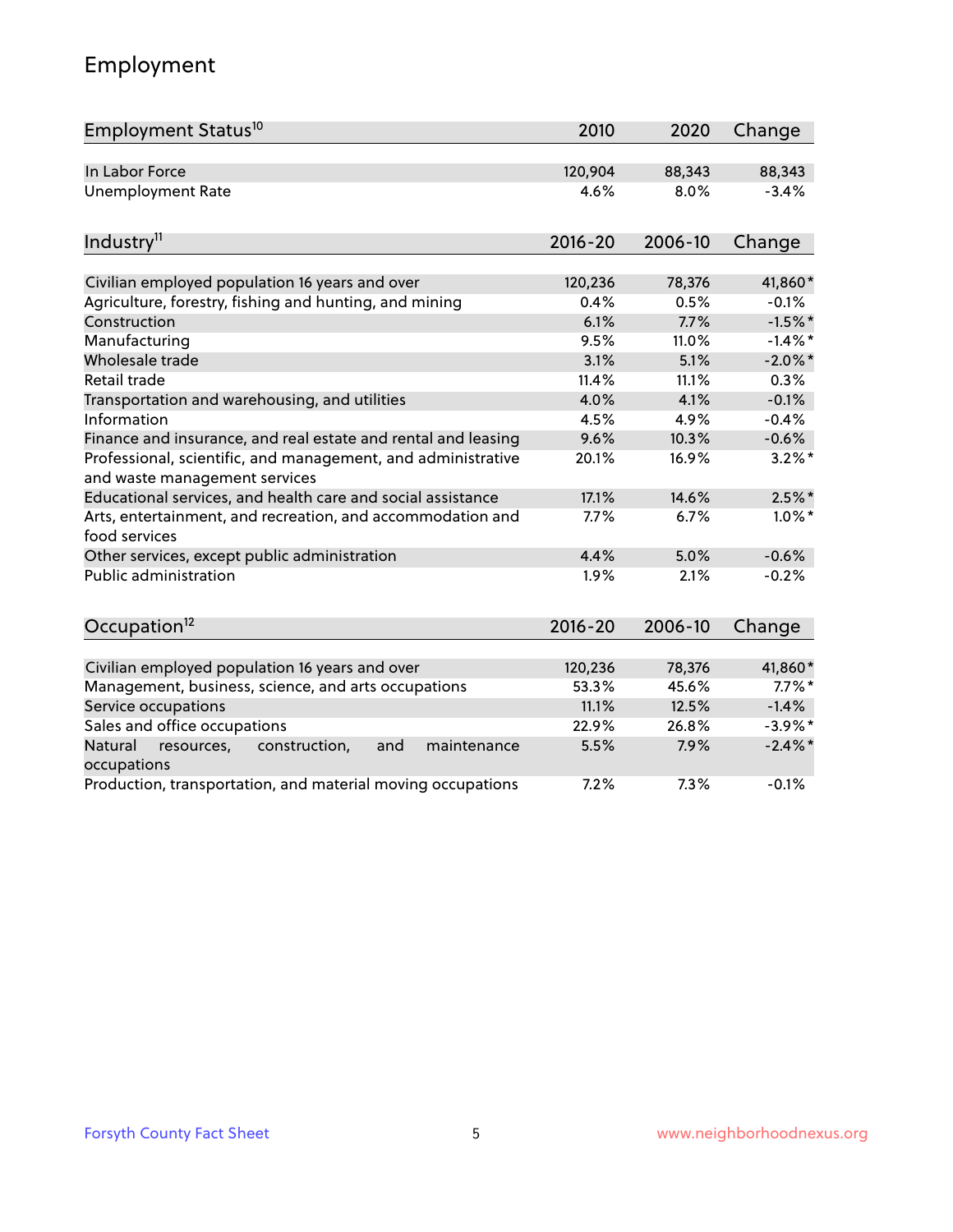## Employment, continued...

| Class of Worker <sup>13</sup>                          | 2016-20 | 2006-10 | Change    |
|--------------------------------------------------------|---------|---------|-----------|
| Civilian employed population 16 years and over         | 120,236 | 78,376  | 41,860*   |
| Private wage and salary workers                        | 84.5%   | 85.2%   | $-0.7%$   |
| Government workers                                     | 8.7%    | 9.1%    | $-0.4%$   |
| Self-employed in own not incorporated business workers | 6.6%    | 5.6%    | $1.0\%$ * |
| Unpaid family workers                                  | 0.2%    | 0.2%    | 0.1%      |
| Job Flows <sup>14</sup>                                | 2019    | 2010    | Change    |
|                                                        |         |         |           |
| Total Jobs in county                                   | 86,306  | 58,473  | 27,833    |
| Held by residents of county                            | 31.3%   | 32.3%   | $-1.0%$   |
| Held by non-residents of county                        | 68.7%   | 67.7%   | 1.0%      |
| Jobs by Industry Sector <sup>15</sup>                  | 2019    | 2010    | Change    |
|                                                        |         |         |           |
| Total Jobs in county                                   | 86,306  | 58,473  | 27,833    |
| Goods Producing sectors                                | 20.1%   | 20.9%   | $-0.7%$   |
| Trade, Transportation, and Utilities sectors           | 22.4%   | 21.0%   | 1.4%      |
| All Other Services sectors                             | 57.5%   | 58.1%   | $-0.6%$   |
| Total Jobs in county held by county residents          | 27,025  | 18,873  | 8,152     |
| <b>Goods Producing sectors</b>                         | 16.7%   | 16.3%   | 0.4%      |
| Trade, Transportation, and Utilities sectors           | 15.2%   | 15.1%   | 0.1%      |
| All Other Services sectors                             | 68.2%   | 68.6%   | $-0.5%$   |
| Jobs by Earnings <sup>16</sup>                         | 2019    | 2010    | Change    |
|                                                        |         |         |           |
| Total Jobs in county                                   | 86,306  | 58,473  | 27,833    |
| Jobs with earnings \$1250/month or less                | 22.2%   | 23.3%   | $-1.1%$   |
| Jobs with earnings \$1251/month to \$3333/month        | 32.0%   | 38.4%   | $-6.4%$   |
| Jobs with earnings greater than \$3333/month           | 45.8%   | 38.3%   | 7.5%      |
| Total Jobs in county held by county residents          | 27,025  | 18,873  | 8,152     |
| Jobs with earnings \$1250/month or less                | 23.8%   | 24.0%   | $-0.2%$   |
| Jobs with earnings \$1251/month to \$3333/month        | 29.4%   | 35.4%   | $-6.1\%$  |
| Jobs with earnings greater than \$3333/month           | 46.8%   | 40.5%   | 6.3%      |
|                                                        |         |         |           |
| Jobs by Age of Worker <sup>17</sup>                    | 2019    | 2010    | Change    |
|                                                        |         |         |           |
| Total Jobs in county                                   | 86,306  | 58,473  | 27,833    |
| Jobs with workers age 29 or younger                    | 22.8%   | 22.5%   | 0.4%      |
| Jobs with workers age 30 to 54                         | 55.3%   | 62.0%   | $-6.6%$   |
| Jobs with workers age 55 or older                      | 21.8%   | 15.5%   | 6.3%      |
| Total Jobs in county held by county residents          | 27,025  | 18,873  | 8,152     |
| Jobs with workers age 29 or younger                    | 20.6%   | 18.3%   | 2.3%      |
| Jobs with workers age 30 to 54                         | 56.6%   | 65.4%   | $-8.8%$   |
| Jobs with workers age 55 or older                      | 22.8%   | 16.3%   | 6.6%      |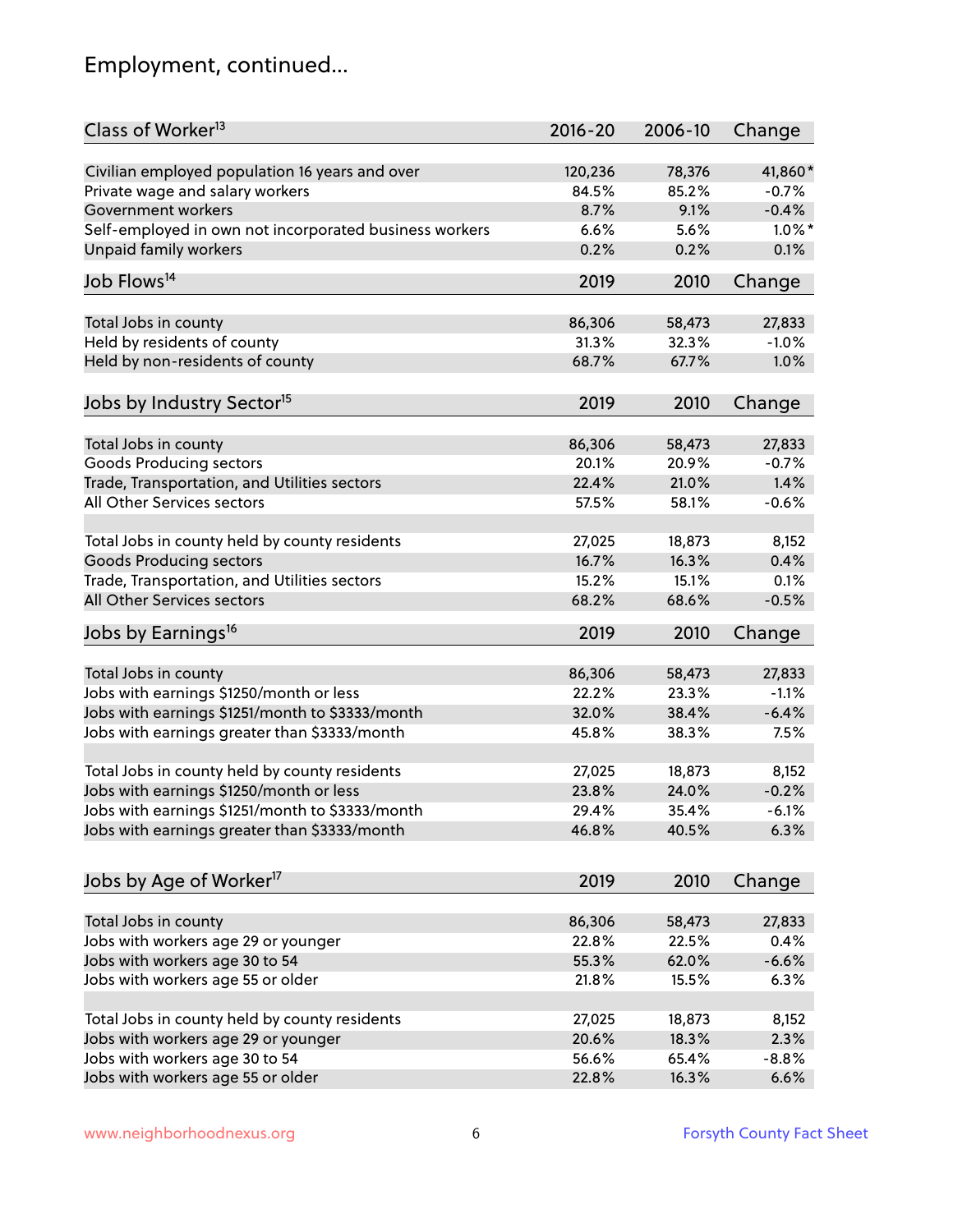### Education

| Early Learning <sup>18</sup>                        |              |              | 2022         |
|-----------------------------------------------------|--------------|--------------|--------------|
| Licensed Capacity of Early Learning Centers         |              |              | 10,946       |
| Licenced capacity per 1,000 children ages 0-4       |              |              | 766.6        |
| School Enrollment <sup>19</sup>                     | 2022         | 2010         | Change       |
|                                                     |              |              |              |
| <b>Enrolled in Public School</b>                    | 52,757       | 34,208       | 18,549       |
| White                                               | 49.9%        | 76.8%        | $-26.9%$     |
| <b>Black or African-American</b>                    | 4.7%         | 2.3%         | 2.4%         |
| Asian                                               | 26.8%        | 5.9%         | 20.9%        |
| <b>Native American</b><br>Pacific Islander          | 0.5%         | 0.5%         | $-0.0%$      |
| <b>Biracial or Multi-Racial</b>                     | 0.1%<br>3.6% | 0.0%<br>2.6% | 0.0%<br>1.0% |
|                                                     |              |              |              |
| Hispanic or Latino                                  | 14.5%        | 11.9%        | 2.6%         |
| Georgia Milestones: 3rd Grade Reading <sup>20</sup> |              |              | 2019         |
| Number of Students Tested                           |              |              | 3,893        |
| Proficient or Distinguished                         |              |              | 68.1%        |
| Georgia Milestones: 8th Grade Math <sup>21</sup>    |              |              | 2019         |
| Number of Students Tested                           |              |              | 3,815        |
| Proficient or Distinguished                         |              |              | 76.8%        |
|                                                     |              |              |              |
| Graduation Rates <sup>22</sup>                      | 2021         | 2012         | Change       |
| Cohort                                              | 3,875        | 2,284        | 1,591        |
| <b>High School Graduation Rate</b>                  | 96.4%        | 87.8%        | 8.6%         |
| Educational Attainment <sup>23</sup>                | $2016 - 20$  | 2006-10      | Change       |
|                                                     |              |              |              |
| Population 25 years and over                        | 154,009      | 105,100      | 48,909*      |
| Less than 9th grade                                 | 2.9%         | 4.3%         | $-1.4\%$ *   |
| 9th to 12th grade, no diploma                       | 3.7%         | 5.1%         | $-1.3\%$ *   |
| High school graduate (includes equivalency)         | 15.3%        | 20.5%        | $-5.2\%$ *   |
| Some college, no degree                             | 16.5%        | 19.2%        | $-2.8\%$ *   |
| Associate's degree                                  | 6.8%         | 7.3%         | $-0.5%$      |
| Bachelor's degree                                   | 35.5%        | 31.1%        | 4.4%*        |
| Graduate or professional degree                     | 19.3%        | 12.5%        | $6.9\%*$     |
| Percent high school graduate or higher              | 93.4%        | 90.6%        | $2.7\%$ *    |
| Percent bachelor's degree or higher                 | 54.8%        | 43.6%        | $11.3\%$ *   |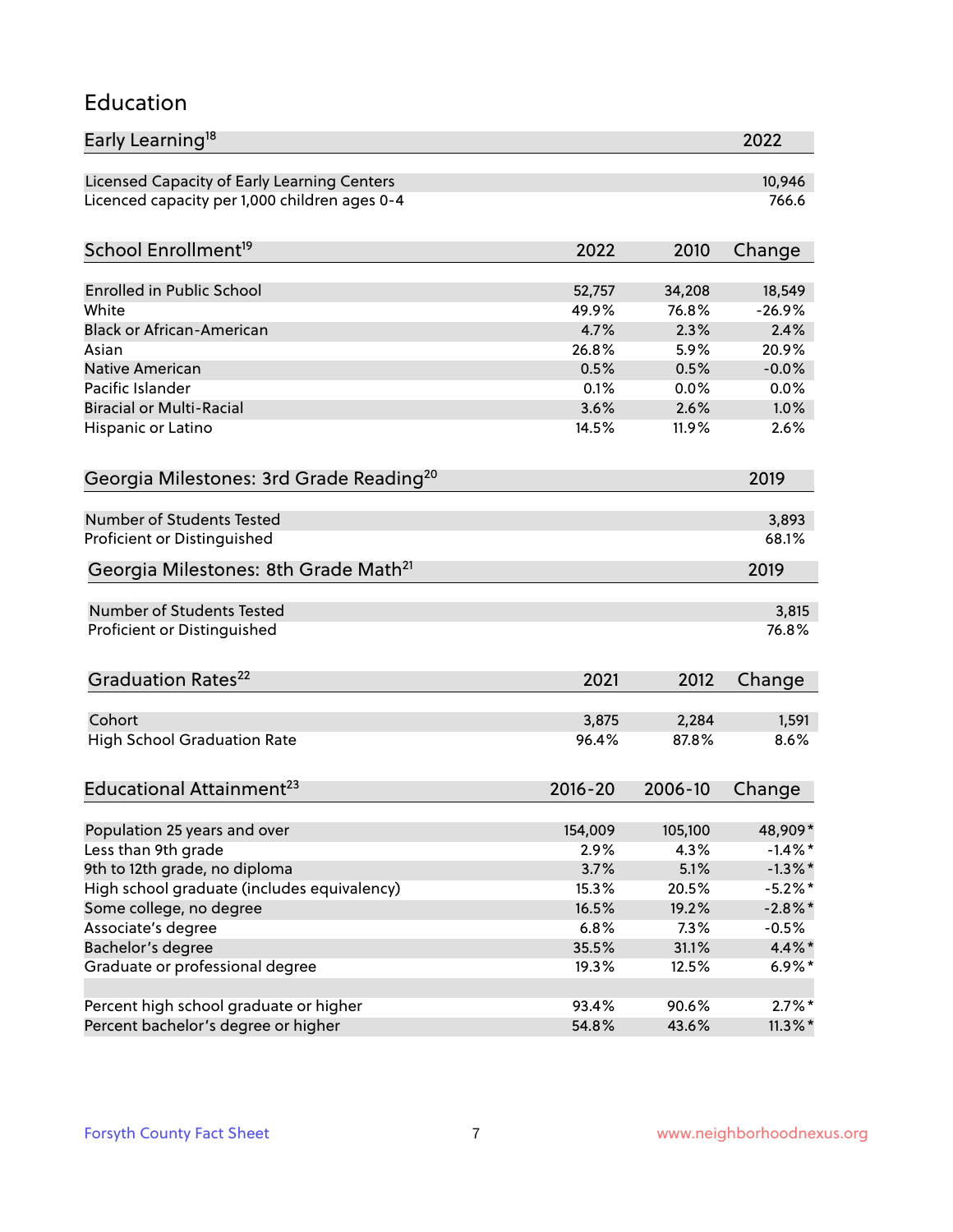### Housing

| Households by Type <sup>24</sup>                     | 2016-20     | 2006-10 | Change     |
|------------------------------------------------------|-------------|---------|------------|
|                                                      |             |         |            |
| <b>Total households</b>                              | 80,319      | 55,380  | 24,939*    |
| Family households (families)                         | 81.0%       | 80.1%   | 0.8%       |
| With own children under 18 years                     | 44.3%       | 44.2%   | 0.1%       |
| Married-couple family                                | 70.6%       | 69.6%   | 0.9%       |
| With own children of the householder under 18 years  | 38.6%       | 38.4%   | 0.2%       |
| Male householder, no wife present, family            | 3.4%        | 3.1%    | 0.3%       |
| With own children of the householder under 18 years  | 1.9%        | 1.5%    | 0.3%       |
| Female householder, no husband present, family       | 7.0%        | 7.4%    | $-0.4%$    |
| With own children of the householder under 18 years  | 3.9%        | 4.3%    | $-0.5%$    |
| Nonfamily households                                 | 19.0%       | 19.9%   | $-0.8%$    |
| Householder living alone                             | 15.1%       | 16.2%   | $-1.0%$    |
| 65 years and over                                    | 6.1%        | 4.6%    | $1.5%$ *   |
|                                                      |             |         |            |
| Households with one or more people under 18 years    | 46.3%       | 46.2%   | 0.1%       |
| Households with one or more people 65 years and over | 23.7%       | 16.8%   | $6.9\%$ *  |
| Average household size                               | 2.94        | 2.95    | $-0.02$    |
| Average family size                                  | 3.28        | 3.31    | $-0.03$    |
|                                                      |             |         |            |
| Housing Occupancy <sup>25</sup>                      | 2016-20     | 2006-10 | Change     |
|                                                      |             |         |            |
| Total housing units                                  | 83,965      | 61,053  | 22,912*    |
| Occupied housing units                               | 95.7%       | 90.7%   | 4.9%*      |
| Vacant housing units                                 | 4.3%        | 9.3%    | $-4.9%$ *  |
| Homeowner vacancy rate                               | 0.8         | 4.7     | $-3.9*$    |
| Rental vacancy rate                                  | 4.9         | 7.9     | $-3.1$     |
|                                                      |             |         |            |
| Units in Structure <sup>26</sup>                     | $2016 - 20$ | 2006-10 | Change     |
| Total housing units                                  | 83,965      | 61,053  | 22,912*    |
| 1-unit, detached                                     | 84.7%       | 85.9%   | $-1.2%$    |
| 1-unit, attached                                     | 6.0%        | 4.9%    | $1.1\%$ *  |
| 2 units                                              | 0.2%        | 0.5%    | $-0.3%$    |
| 3 or 4 units                                         | 0.5%        | 1.1%    | $-0.7%$ *  |
| 5 to 9 units                                         | 0.7%        | 0.6%    | 0.2%       |
| 10 to 19 units                                       | 1.5%        | 0.5%    | $1.0\%$ *  |
| 20 or more units                                     | 2.4%        | 1.1%    | $1.3\%$ *  |
| Mobile home                                          | 4.0%        | 5.5%    | $-1.6\%$ * |
| Boat, RV, van, etc.                                  | 0.1%        | 0.0%    | $0.1\%$ *  |
|                                                      |             |         |            |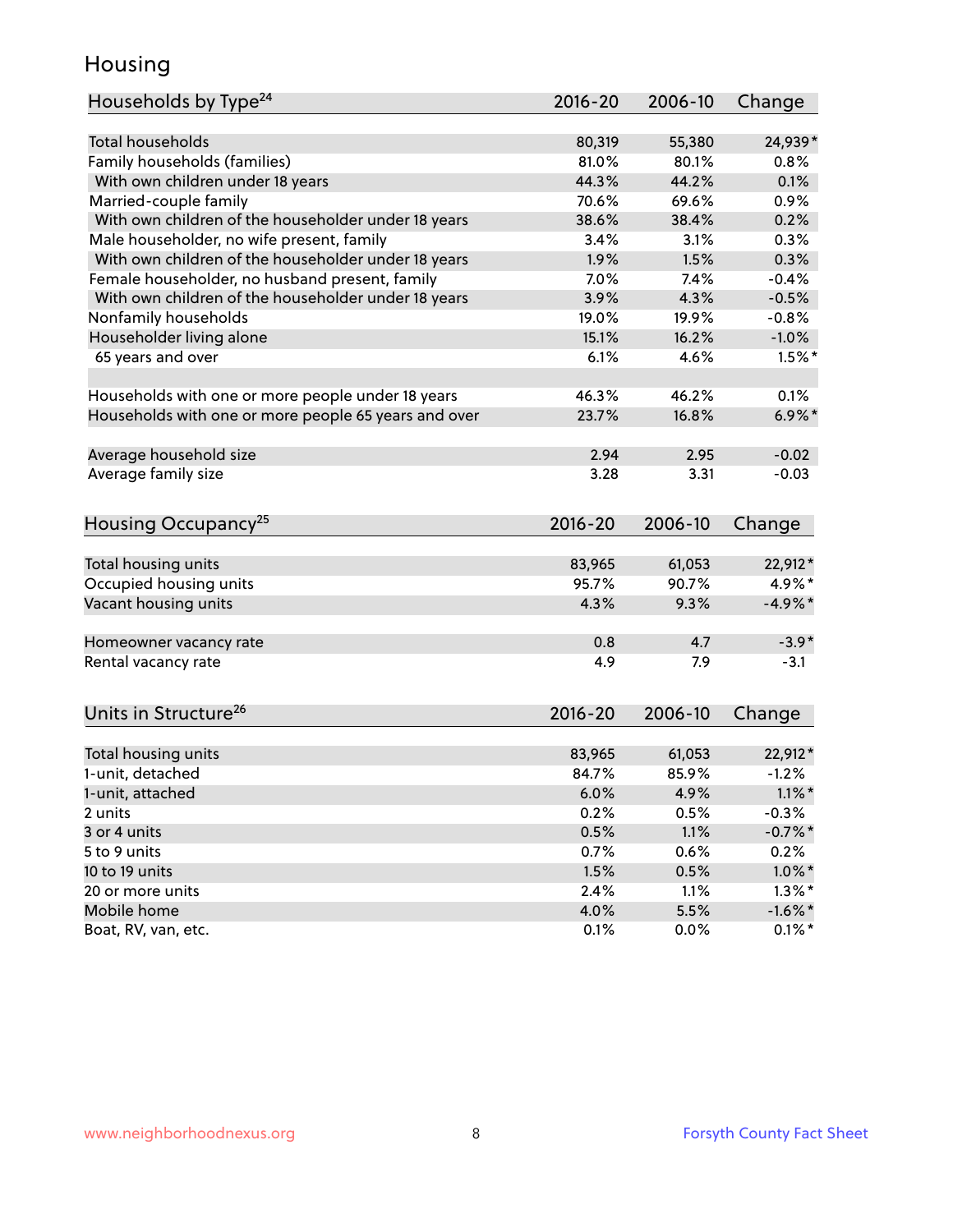## Housing, Continued...

| Year Structure Built <sup>27</sup>             | 2016-20 | 2006-10 | Change     |
|------------------------------------------------|---------|---------|------------|
| Total housing units                            | 83,965  | 61,053  | 22,912*    |
| Built 2014 or later                            | 13.4%   | (X)     | (X)        |
| Built 2010 to 2013                             | 8.0%    | (X)     | (X)        |
| Built 2000 to 2009                             | 35.5%   | 43.3%   | $-7.7\%$ * |
| Built 1990 to 1999                             | 25.6%   | 33.9%   | $-8.3\%$ * |
| Built 1980 to 1989                             | 8.8%    | 9.8%    | $-1.1%$    |
| Built 1970 to 1979                             | 4.7%    | 6.3%    | $-1.6\%$ * |
| Built 1960 to 1969                             | 1.8%    | 3.3%    | $-1.5%$ *  |
| Built 1950 to 1959                             | 1.0%    | 1.6%    | $-0.6%$    |
| Built 1940 to 1949                             | 0.3%    | 0.7%    | $-0.4%$    |
| Built 1939 or earlier                          | 0.9%    | 1.2%    | $-0.2%$    |
|                                                |         |         |            |
| Housing Tenure <sup>28</sup>                   | 2016-20 | 2006-10 | Change     |
| Occupied housing units                         | 80,319  | 55,380  | 24,939*    |
| Owner-occupied                                 | 84.2%   | 86.8%   | $-2.6\%$ * |
| Renter-occupied                                | 15.8%   | 13.2%   | $2.6\%$ *  |
| Average household size of owner-occupied unit  | 2.98    | 2.96    | 0.02       |
| Average household size of renter-occupied unit | 2.71    | 2.93    | $-0.23*$   |
| Residence 1 Year Ago <sup>29</sup>             | 2016-20 | 2006-10 | Change     |
|                                                |         |         |            |
| Population 1 year and over                     | 233,903 | 161,962 | 71,941*    |
| Same house                                     | 87.9%   | 88.6%   | $-0.7%$    |
| Different house in the U.S.                    | 11.6%   | 11.0%   | 0.6%       |
| Same county                                    | 4.2%    | 3.8%    | 0.4%       |
| Different county                               | 7.3%    | 7.1%    | 0.2%       |
| Same state                                     | 4.8%    | 4.7%    | 0.2%       |
| Different state                                | 2.5%    | 2.5%    | 0.0%       |
| Abroad                                         | 0.5%    | 0.4%    | 0.1%       |
| Value of Housing Unit <sup>30</sup>            | 2016-20 | 2006-10 | Change     |
|                                                |         |         |            |
| Owner-occupied units                           | 67,620  | 48,070  | 19,550*    |
| Less than \$50,000                             | 1.6%    | 2.1%    | $-0.5%$    |
| \$50,000 to \$99,999                           | 1.0%    | 2.9%    | $-1.8\%$ * |
| \$100,000 to \$149,999                         | 2.8%    | 6.7%    | $-3.9\%$ * |
| \$150,000 to \$199,999                         | 6.2%    | 15.4%   | $-9.1\%$ * |
| \$200,000 to \$299,999                         | 22.1%   | 29.0%   | $-6.8\%$ * |
| \$300,000 to \$499,999                         | 45.9%   | 29.6%   | 16.4%*     |
| \$500,000 to \$999,999                         | 18.6%   | 13.0%   | $5.5\%$ *  |
| \$1,000,000 or more                            | 1.7%    | 1.4%    | 0.3%       |
| Median (dollars)                               | 362,300 | 276,700 | 85,600*    |
| Mortgage Status <sup>31</sup>                  | 2016-20 | 2006-10 | Change     |
| Owner-occupied units                           | 67,620  | 48,070  | 19,550*    |
| Housing units with a mortgage                  | 77.0%   | 83.7%   | $-6.7%$ *  |
| Housing units without a mortgage               | 23.0%   | 16.3%   | $6.7\%$ *  |
|                                                |         |         |            |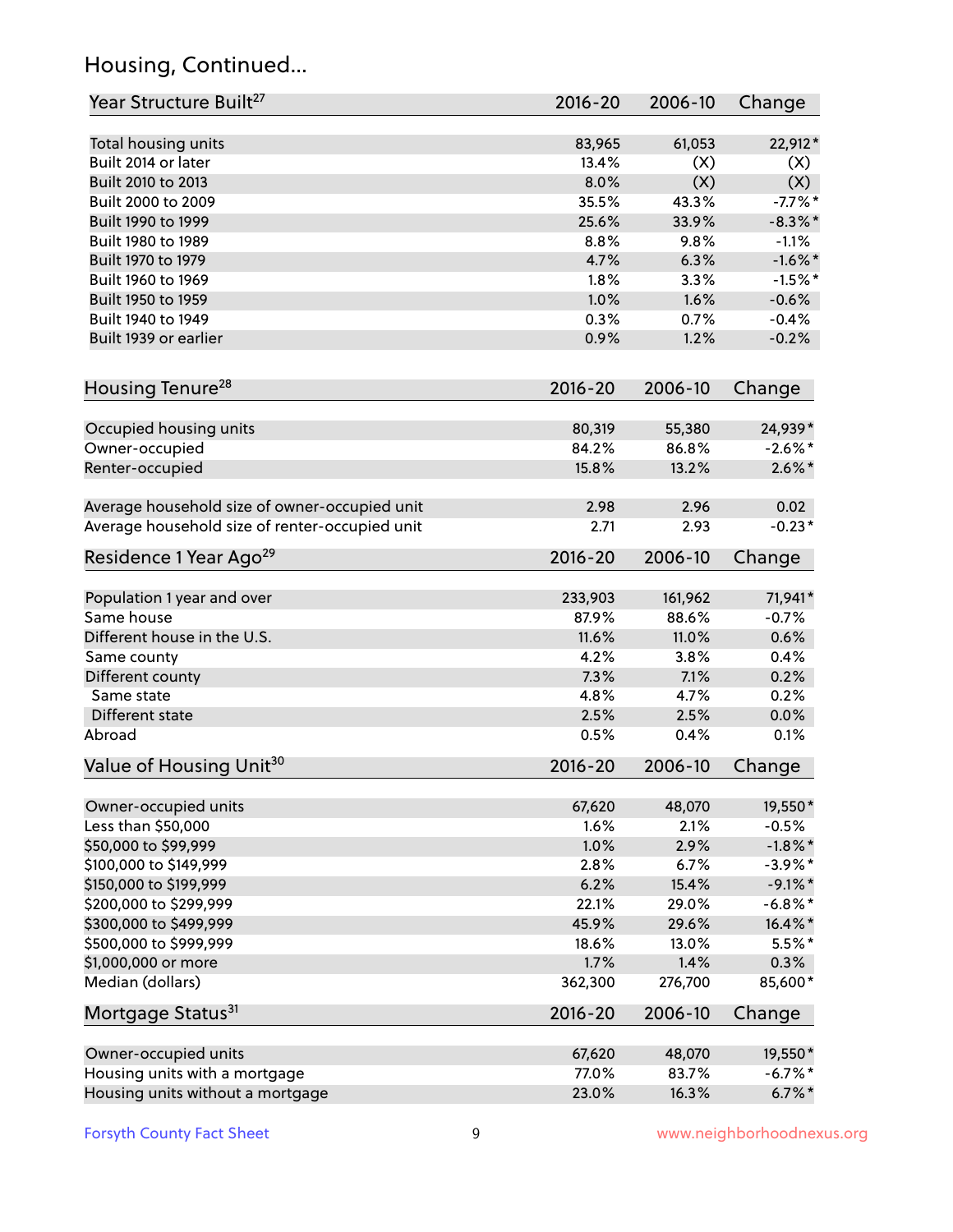## Housing, Continued...

| Selected Monthly Owner Costs <sup>32</sup>                                            | $2016 - 20$ | 2006-10 | Change     |
|---------------------------------------------------------------------------------------|-------------|---------|------------|
| Housing units with a mortgage                                                         | 52,067      | 40,212  | 11,855*    |
| Less than \$300                                                                       | 0.3%        | 0.1%    | 0.2%       |
| \$300 to \$499                                                                        | 0.4%        | 0.5%    | $-0.2%$    |
| \$500 to \$999                                                                        | 5.1%        | 7.9%    | $-2.8\%$ * |
| \$1,000 to \$1,499                                                                    | 16.9%       | 21.3%   | $-4.4\%$ * |
| \$1,500 to \$1,999                                                                    | 25.5%       | 28.0%   | $-2.5%$ *  |
| \$2,000 to \$2,999                                                                    | 37.4%       | 29.3%   | $8.1\%$ *  |
| \$3,000 or more                                                                       | 14.5%       | 12.9%   | $1.6\%$ *  |
| Median (dollars)                                                                      | 2,046       | 1,859   | $187*$     |
| Housing units without a mortgage                                                      | 15,553      | 7,858   | 7,695*     |
| Less than \$150                                                                       | 1.3%        | 1.4%    | $-0.1%$    |
| \$150 to \$249                                                                        | 6.7%        | 12.6%   | $-5.9\%$ * |
| \$250 to \$349                                                                        | 13.1%       | 23.6%   | $-10.5%$ * |
| \$350 to \$499                                                                        | 25.6%       | 27.9%   | $-2.3%$    |
| \$500 to \$699                                                                        | 27.7%       | 18.8%   | 8.9%*      |
| \$700 or more                                                                         | 25.5%       | 15.6%   | 9.9%*      |
| Median (dollars)                                                                      | 521         | 394     | $127*$     |
| Selected Monthly Owner Costs as a Percentage of<br>Household Income <sup>33</sup>     | $2016 - 20$ | 2006-10 | Change     |
| Housing units with a mortgage (excluding units where<br>SMOCAPI cannot be computed)   | 51,870      | 40,023  | $11,847*$  |
| Less than 20.0 percent                                                                | 56.5%       | 38.6%   | 17.9%*     |
| 20.0 to 24.9 percent                                                                  | 16.9%       | 17.3%   | $-0.4%$    |
| 25.0 to 29.9 percent                                                                  | 7.9%        | 13.1%   | $-5.2\%$ * |
| 30.0 to 34.9 percent                                                                  | 5.6%        | 8.8%    | $-3.3\%$ * |
| 35.0 percent or more                                                                  | 13.1%       | 22.1%   | $-9.1\%$ * |
| Not computed                                                                          | 197         | 189     | 8          |
| Housing unit without a mortgage (excluding units where<br>SMOCAPI cannot be computed) | 15,323      | 7,805   | 7,518 *    |
| Less than 10.0 percent                                                                | 61.9%       | 53.2%   | $8.8\%$ *  |
| 10.0 to 14.9 percent                                                                  | 17.2%       | 19.1%   | $-1.8%$    |
| 15.0 to 19.9 percent                                                                  | 7.0%        | 9.3%    | $-2.3%$    |
| 20.0 to 24.9 percent                                                                  | 5.2%        | 4.5%    | 0.7%       |
| 25.0 to 29.9 percent                                                                  | 2.5%        | 3.8%    | $-1.3%$    |
| 30.0 to 34.9 percent                                                                  | 1.4%        | 2.3%    | $-0.8%$    |
| 35.0 percent or more                                                                  | 4.7%        | 7.9%    | $-3.3\%$ * |
| Not computed                                                                          | 230         | 53      | $177*$     |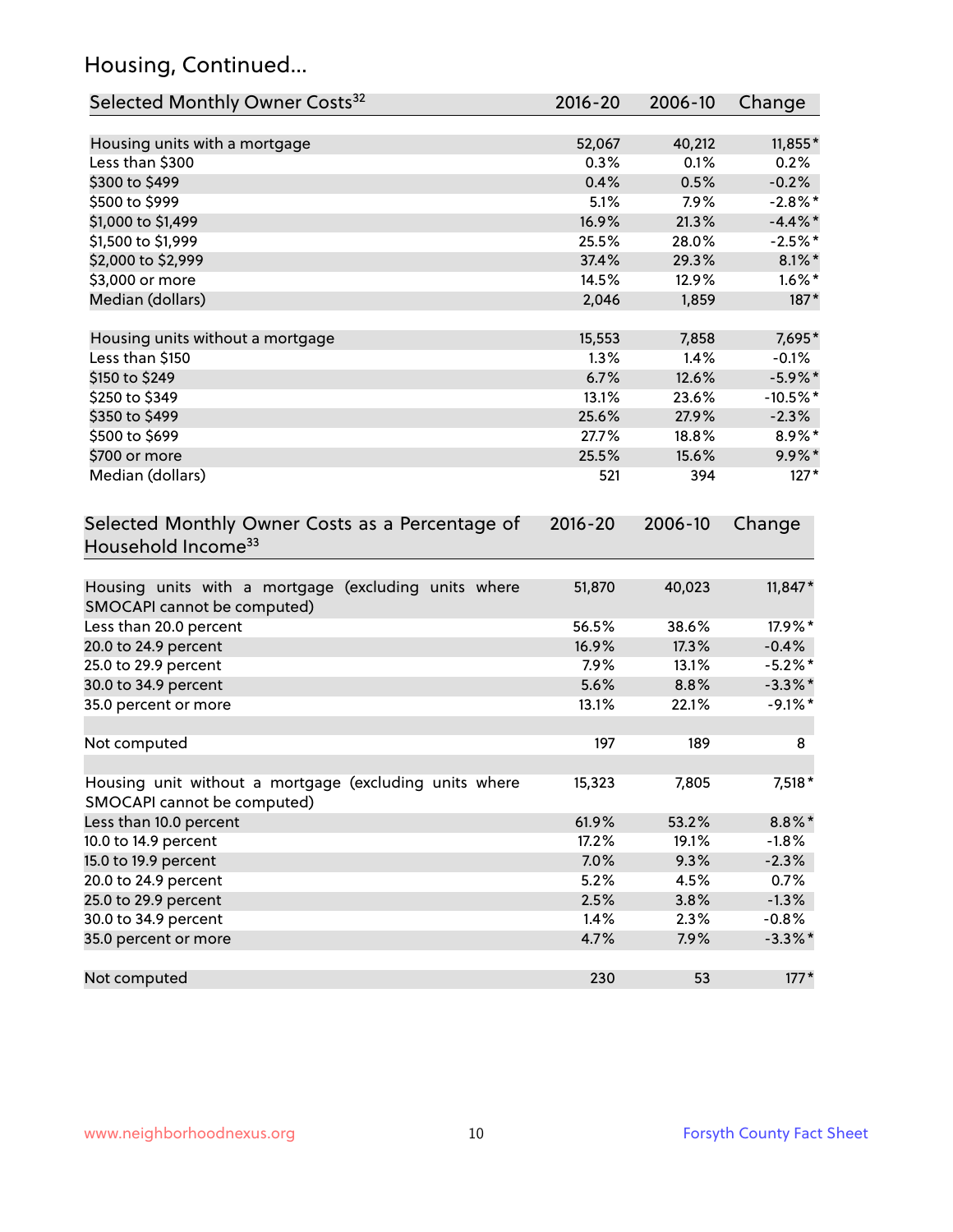## Housing, Continued...

| Gross Rent <sup>34</sup>                                                       | 2016-20     | 2006-10 | Change     |
|--------------------------------------------------------------------------------|-------------|---------|------------|
|                                                                                |             |         |            |
| Occupied units paying rent                                                     | 11,997      | 6,622   | 5,375*     |
| Less than \$200                                                                | 0.1%        | 0.0%    | 0.1%       |
| \$200 to \$499                                                                 | 3.0%        | 7.1%    | $-4.1%$    |
| \$500 to \$749                                                                 | 7.8%        | 10.2%   | $-2.4%$    |
| \$750 to \$999                                                                 | 11.7%       | 24.4%   | $-12.7%$ * |
| \$1,000 to \$1,499                                                             | 32.0%       | 41.1%   | $-9.1\%$ * |
| \$1,500 to \$1,999                                                             | 27.7%       | 14.1%   | 13.6%*     |
| \$2,000 or more                                                                | 17.6%       | 3.0%    | 14.6%*     |
| Median (dollars)                                                               | 1,432       | 1,078   | 354*       |
|                                                                                |             |         |            |
| No rent paid                                                                   | 702         | 688     | 14         |
|                                                                                |             |         |            |
| Gross Rent as a Percentage of Household Income <sup>35</sup>                   | $2016 - 20$ | 2006-10 | Change     |
|                                                                                |             |         |            |
| Occupied units paying rent (excluding units where GRAPI<br>cannot be computed) | 11,910      | 6,518   | 5,392*     |
| Less than 15.0 percent                                                         | 11.7%       | 7.9%    | $3.8\%$ *  |
| 15.0 to 19.9 percent                                                           | 17.0%       | 12.9%   | 4.0%*      |
| 20.0 to 24.9 percent                                                           | 15.4%       | 19.5%   | $-4.2%$    |
| 25.0 to 29.9 percent                                                           | 10.2%       | 11.8%   | $-1.6%$    |
| 30.0 to 34.9 percent                                                           | 7.5%        | 11.5%   | $-3.9%$    |
| 35.0 percent or more                                                           | 38.3%       | 36.3%   | 2.0%       |
|                                                                                |             |         |            |
| Not computed                                                                   |             |         |            |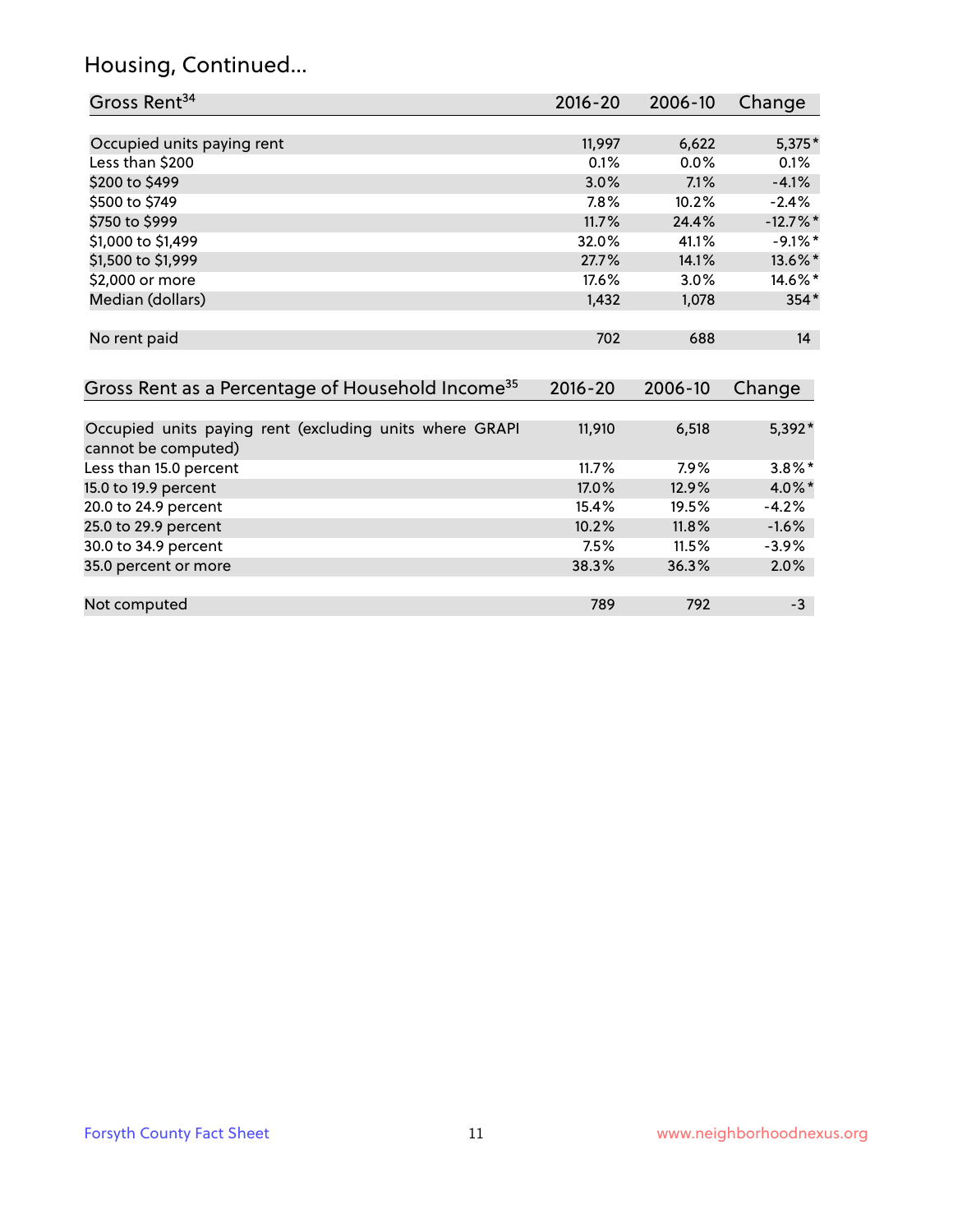## Community Involvement

| Voter Registration and Turnout <sup>36</sup> | 2020    |
|----------------------------------------------|---------|
|                                              |         |
| Active registered voters                     | 162,801 |
| Number voted in Presidential election        | 128,879 |
| Percent voted in Presidential election       | 79.2%   |

## Transportation

| Commuting to Work <sup>37</sup>           | 2016-20     | 2006-10 | Change     |
|-------------------------------------------|-------------|---------|------------|
|                                           |             |         |            |
| Workers 16 years and over                 | 118,276     | 77,284  | 40,992*    |
| Car, truck, or van - drove alone          | 73.4%       | 78.3%   | $-4.8\%$ * |
| Car, truck, or van - carpooled            | 6.9%        | 9.4%    | $-2.5%$ *  |
| Public transportation (excluding taxicab) | 0.6%        | 0.7%    | $-0.1%$    |
| Walked                                    | 0.5%        | 0.8%    | $-0.2%$    |
| Other means                               | 1.2%        | 1.8%    | $-0.7\%$   |
| Worked at home                            | 17.3%       | $9.0\%$ | $8.3\%$ *  |
|                                           |             |         |            |
| Mean travel time to work (minutes)        | 33.1        | 29.9    | $3.2*$     |
|                                           |             |         |            |
| Vehicles Available <sup>38</sup>          | $2016 - 20$ | 2006-10 | Change     |
|                                           |             |         |            |
| Occupied housing units                    | 80,319      | 55,380  | 24,939*    |
| No vehicles available                     | $1.6\%$     | 2.2%    | $-0.6%$    |
| 1 vehicle available                       | 20.2%       | 20.0%   | 0.2%       |
| 2 vehicles available                      | 50.0%       | 54.0%   | $-4.0\%$ * |
| 3 or more vehicles available              | 28.3%       | 23.8%   | $4.5\%$ *  |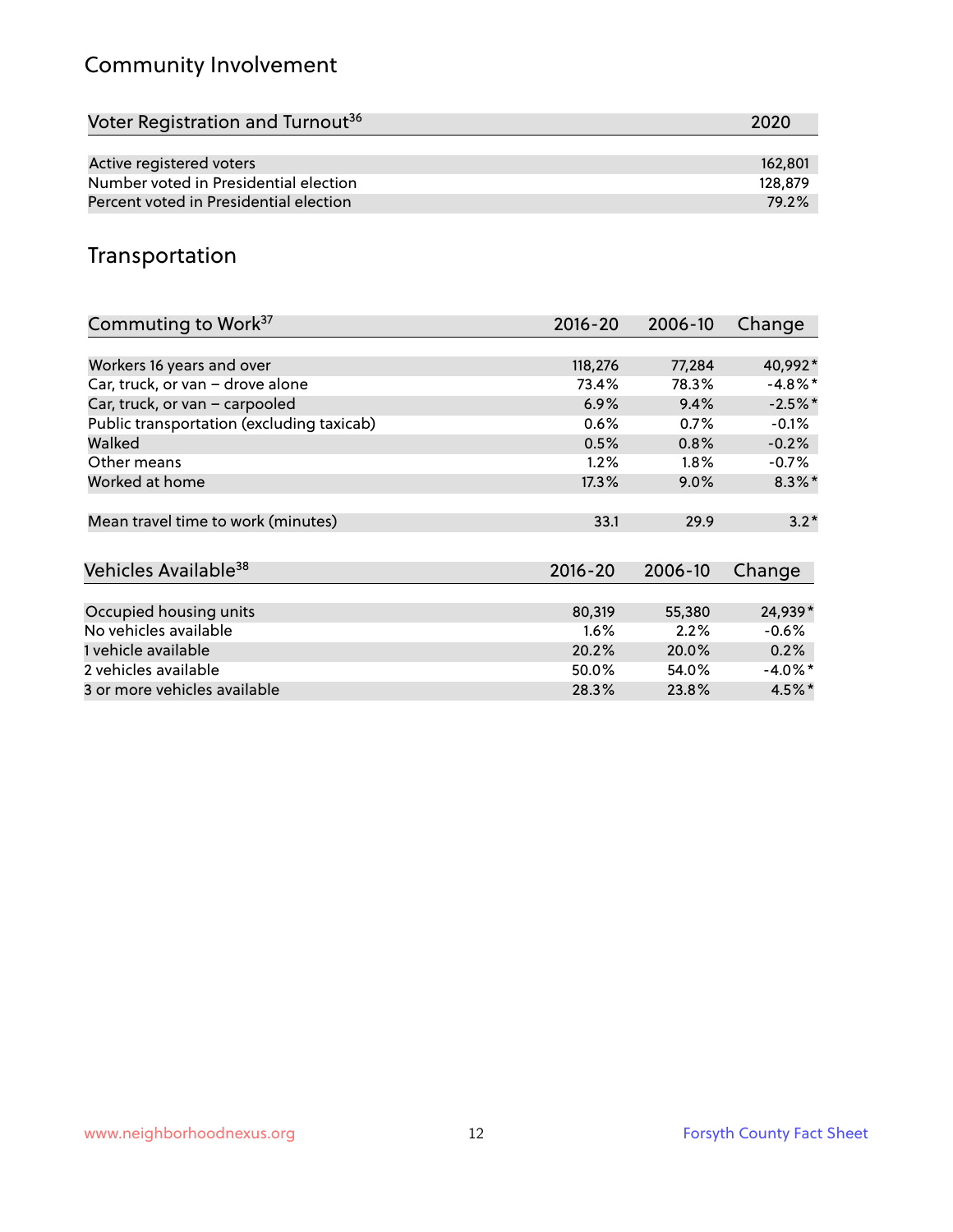#### Health

| Health Insurance coverage <sup>39</sup> | 2016-20 |
|-----------------------------------------|---------|
|                                         |         |

| Civilian Noninstitutionalized Population                | 235,953 |
|---------------------------------------------------------|---------|
| With health insurance coverage                          | 91.5%   |
| With private health insurance coverage                  | 82.8%   |
| With public health coverage                             | 17.0%   |
| No health insurance coverage                            | 8.5%    |
| Civilian Noninstitutionalized Population Under 19 years | 68,248  |
| No health insurance coverage                            | 6.3%    |
| Civilian Noninstitutionalized Population 19 to 64 years | 139,697 |
| In labor force:                                         | 114,341 |
| Employed:                                               | 110,843 |
| With health insurance coverage                          | 90.5%   |
| With private health insurance coverage                  | 68.3%   |
| With public coverage                                    | 2.1%    |
| No health insurance coverage                            | 9.5%    |
| Unemployed:                                             | 3,498   |
| With health insurance coverage                          | 71.7%   |
| With private health insurance coverage                  | 68.3%   |
| With public coverage                                    | 5.3%    |
| No health insurance coverage                            | 28.3%   |
| Not in labor force:                                     | 25,356  |
| With health insurance coverage                          | 85.0%   |
| With private health insurance coverage                  | 76.7%   |
| With public coverage                                    | 12.4%   |
| No health insurance coverage                            | 15.0%   |

## **Health Factors Most Recent** Premature Death (YPLL before age 75 per 100,000 population, age-adjusted)<sup>40</sup> 3,832.6

| Average number of Physically Unhealthy Days <sup>41</sup>        | 3.2     |
|------------------------------------------------------------------|---------|
| Average number of Mentally Unhealthy Days <sup>42</sup>          | 4.2     |
| Low Birthweight Births <sup>43</sup>                             | $7.0\%$ |
| Diabetes Prevalence <sup>44</sup>                                | 8.6%    |
| HIV Prevalence (per 100,000 population) <sup>45</sup>            | 82.7    |
| Rate, Deduplicated ER Visits for Asthma, Ages 0-17 <sup>46</sup> | 233.8   |